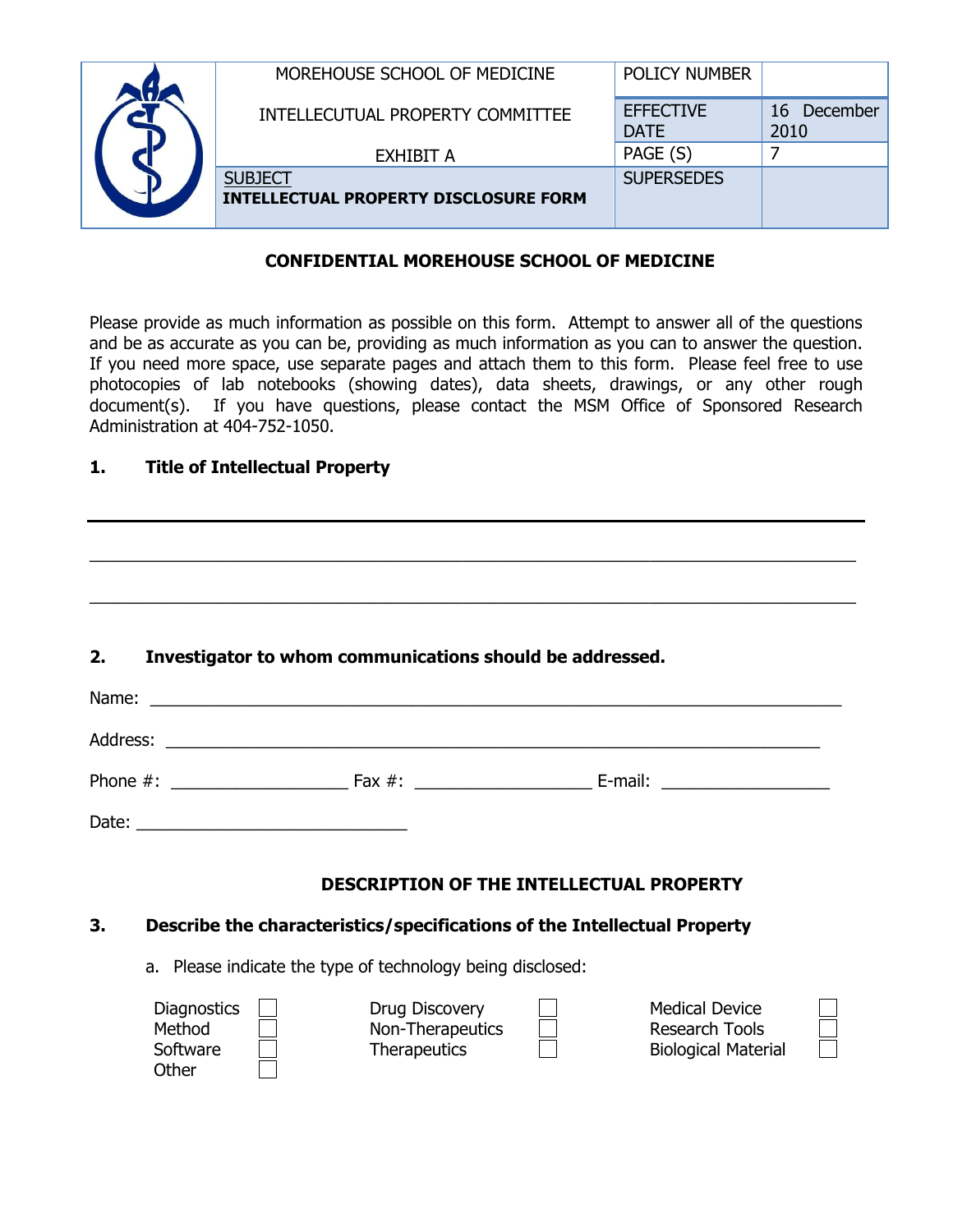b. Please give a complete technical description of the Intellectual Property and its advantages over what was known previously. If necessary, use drawings, diagrams, pathways, etc.

c. What is the technology that presently exists in the area of this Intellectual Property? What are the advantages of this technology over existing technology and practices?

d. What need does this Intellectual Property meet and how is that need presently being met?

e. What additional embodiments, variations, or applications can you reasonably envision for this Intellectual Property?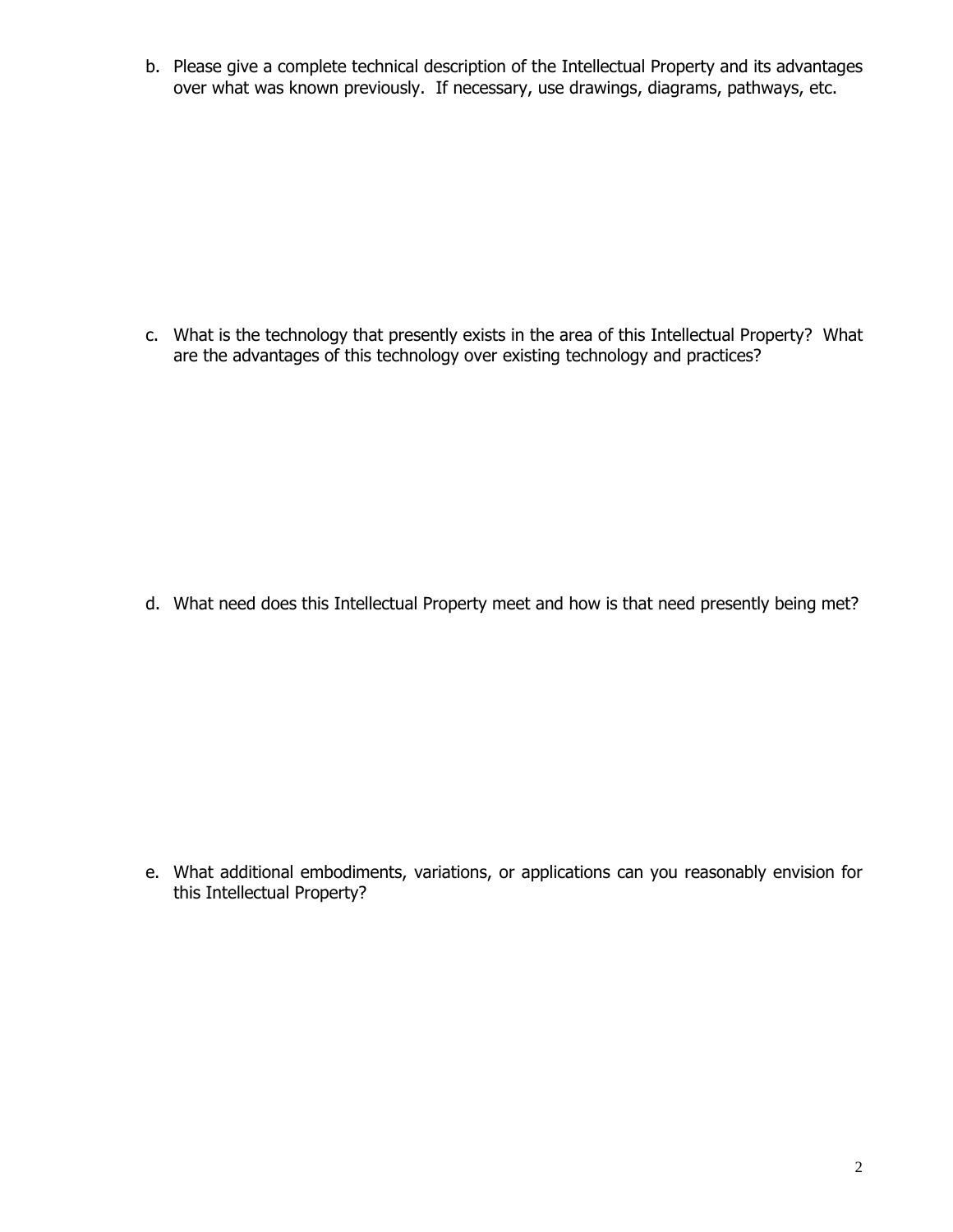### **4. Date of the Intellectual Property**

When did you and/or your co-inventors/creators conceive this Intellectual Property?  $\_$  (month/day/year)

Provide the date when a written description was documented in a laboratory notebook, computer record, or other form, other than this Disclosure Form \_\_\_\_\_\_\_\_\_\_\_\_\_\_\_\_\_\_\_\_\_\_\_\_\_.

### **DETERMINATION OF OWNERSHIP AND INVESTORSHIP**

#### **5. Ownership of the Intellectual Property.**

In my opinion this Intellectual Property:

- \_\_\_ A Is owned by MSM in accordance with MSM's Intellectual Property Policies;
- $\Box$  B Was developed by the inventor(s)/creator(s) without use of MSM time, facilities, or materials.
- \_\_\_ C Is co-owned by another institution or company.

### **6. Individuals involved in discovery or inventive/creative contribution.**

The persons who have made a significant contribution to the Intellectual Property (including MSM personnel and contributors at other institutions) are as follows (**note**: determination of inventorship is a legal matter and will be determined by legal counsel).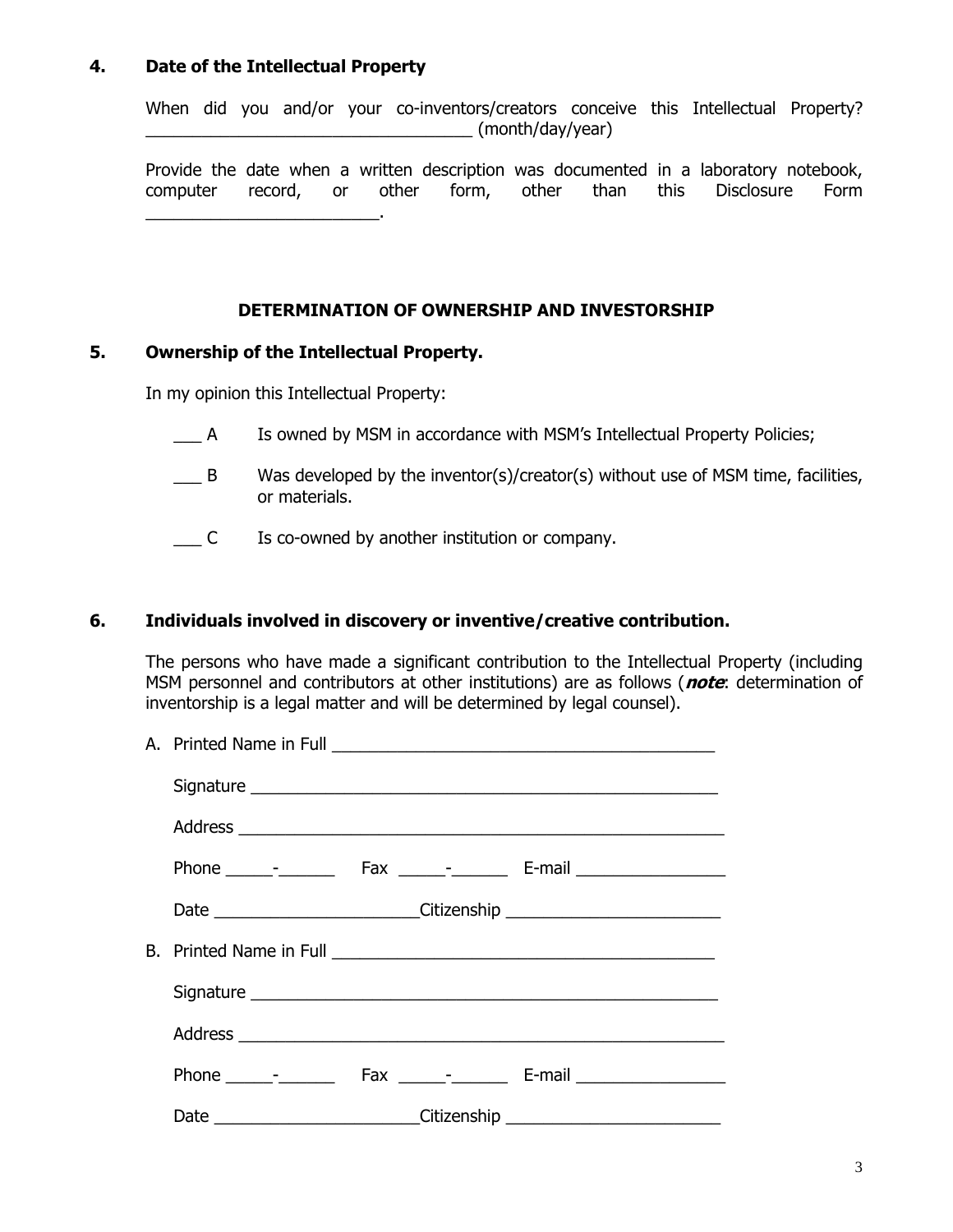- D. Are there additional contributors? Yes \_\_\_\_\_\_\_\_ No \_\_\_\_\_\_\_\_\_ If YES, please list on additional page.
- E. Please complete the following for each contributor identified above:

| Contributor | Position | Department | % Contribution | Other Institution<br>(name) |
|-------------|----------|------------|----------------|-----------------------------|
|             |          |            |                |                             |
|             |          |            |                |                             |
|             |          |            |                |                             |

## **7. Who has funded the development of the Intellectual Property to date?**

Grant# \_\_\_\_\_\_\_\_\_\_\_\_\_\_\_ Funding Organization. \_\_\_\_\_\_\_\_\_\_\_\_\_ P.I.\_\_\_\_\_\_\_

Other:

# **8. Has this Intellectual Property been reduced to practice?**

Yes \_\_\_\_\_\_ No \_\_\_\_\_\_ Please explain below.

## **9. Have any agreements been proposed or signed regarding this Intellectual Property?**

Yes \_\_\_\_\_ No \_\_\_\_\_ If yes, please identify agreement and explain below.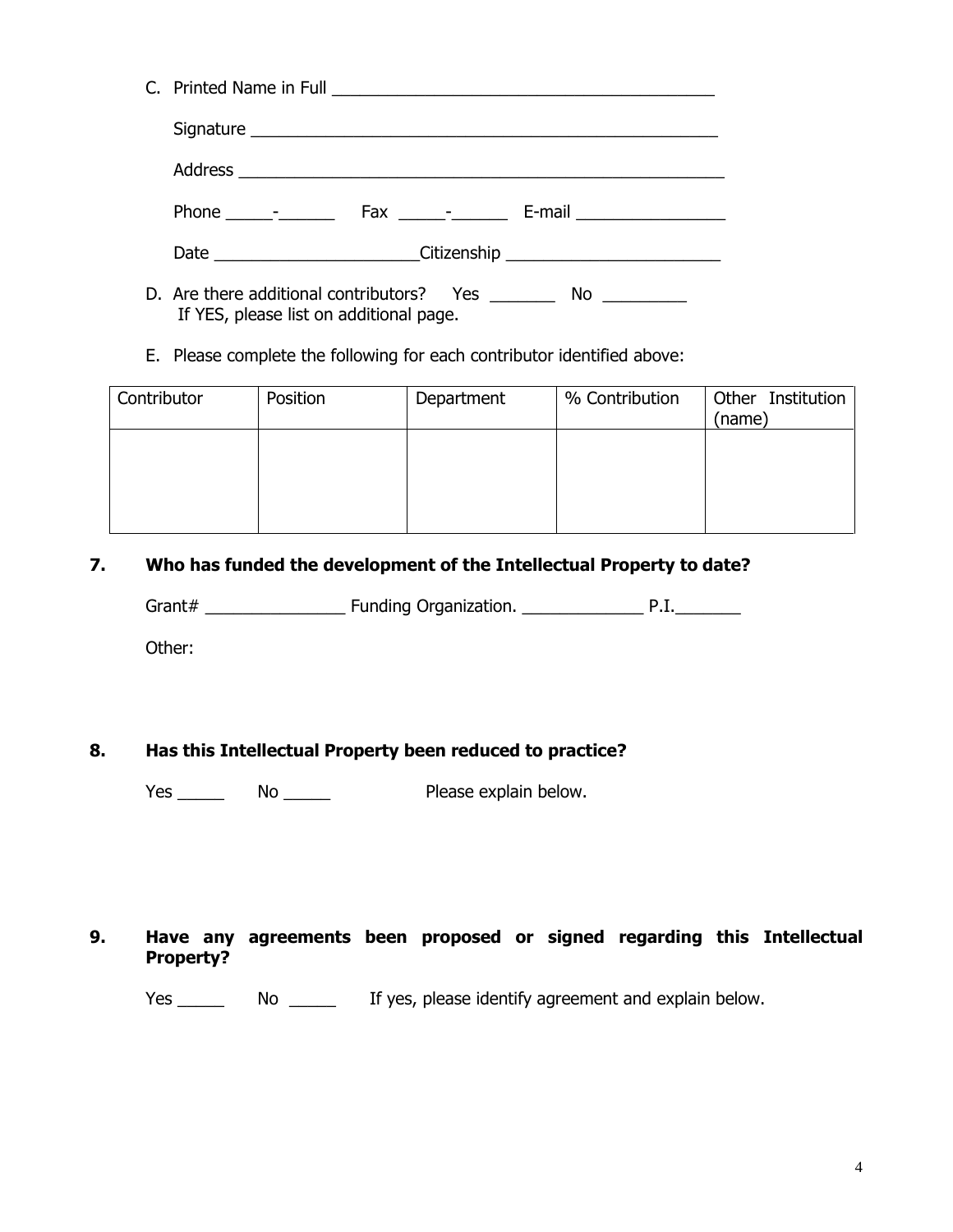**10. Have any materials or facilities which were NOT provided by MSM been used in the discovery or development of this Intellectual Property? If so, please list the materials and facilities used, who paid for their use, and the approximate dates.**

### **RELATIONSHIP WITH THIRD PARTIES**

**11. Have you published in any form, including poster material or abstracts, information regarding this Intellectual Property? If yes, provide details below and attach a copy of each such document. Indicate date(s) of publication.**

**12. Have you discussed this Intellectual Property in any non-confidential setting, either in the U.S. or abroad? If so, please give the date(s) of such disclosures, who received the disclosure, the form of the disclosure (e.g., written or oral), and describe the extent of that disclosure, including a description of any materials provided.**

**13. List any manuscripts which have been prepared and indicate the status of the pending publication(s), e.g., initial review, final review, or in press, and include possible publication dates. Please attach copies of all such manuscripts.**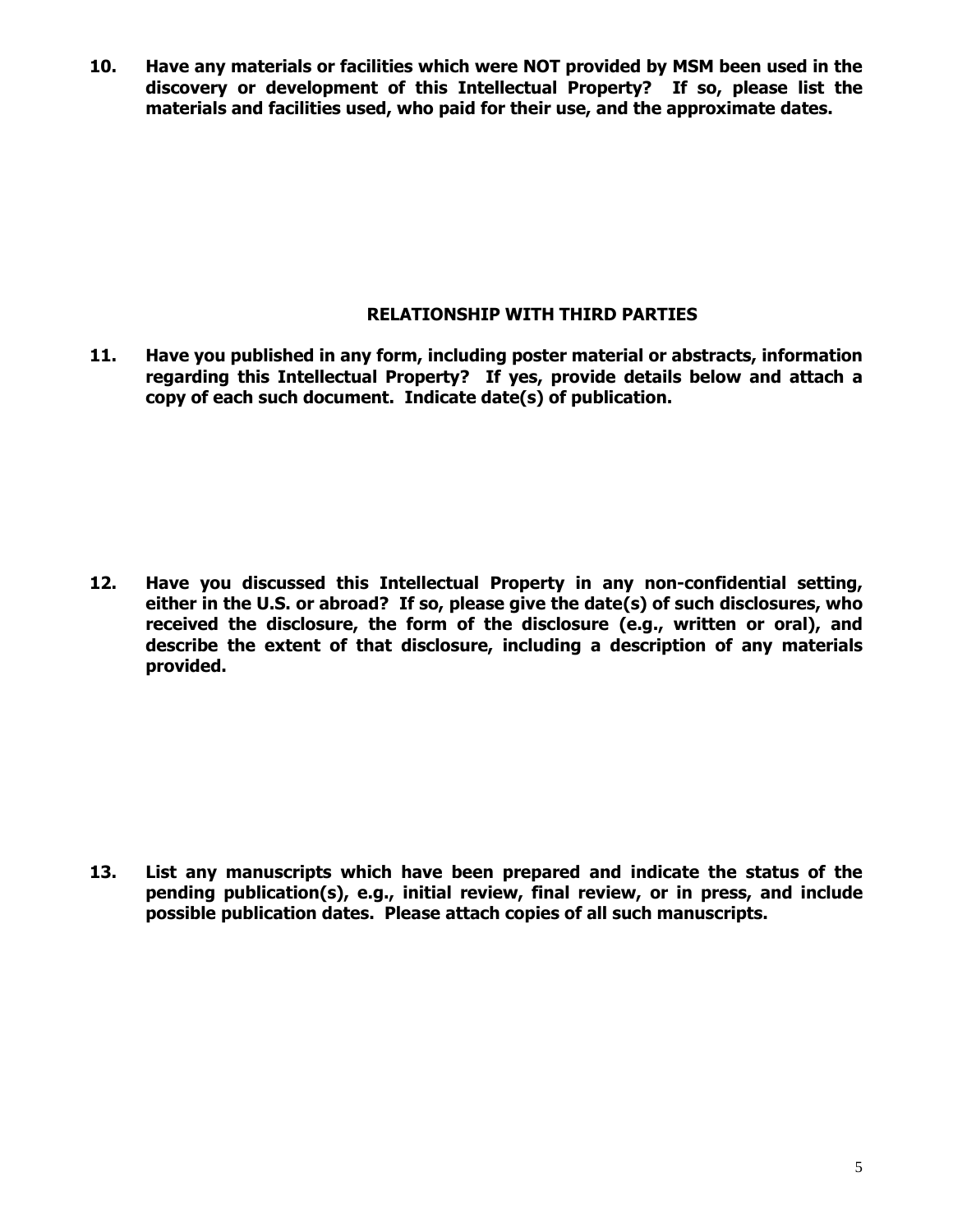**14. Please list other researchers or organizations of whom/which you are aware might be doing similar work. Cite published references where possible.**

**15. Provide references to reviews, publications, and other literature or public disclosures of this work or any related work of which you are aware.**

**16. Who would use this product and how would it be used?**

**17. Please name any competitive products and manufacturers of which you are aware, even if their products are not as good as this Intellectual Property.**

**18. List names, addresses, and phone numbers of corporations or individuals who might be interested in licensing this Intellectual Property (provide as much detail as possible).**

**19. What are your personal goals regarding the development and commercialization of this Intellectual Property?**